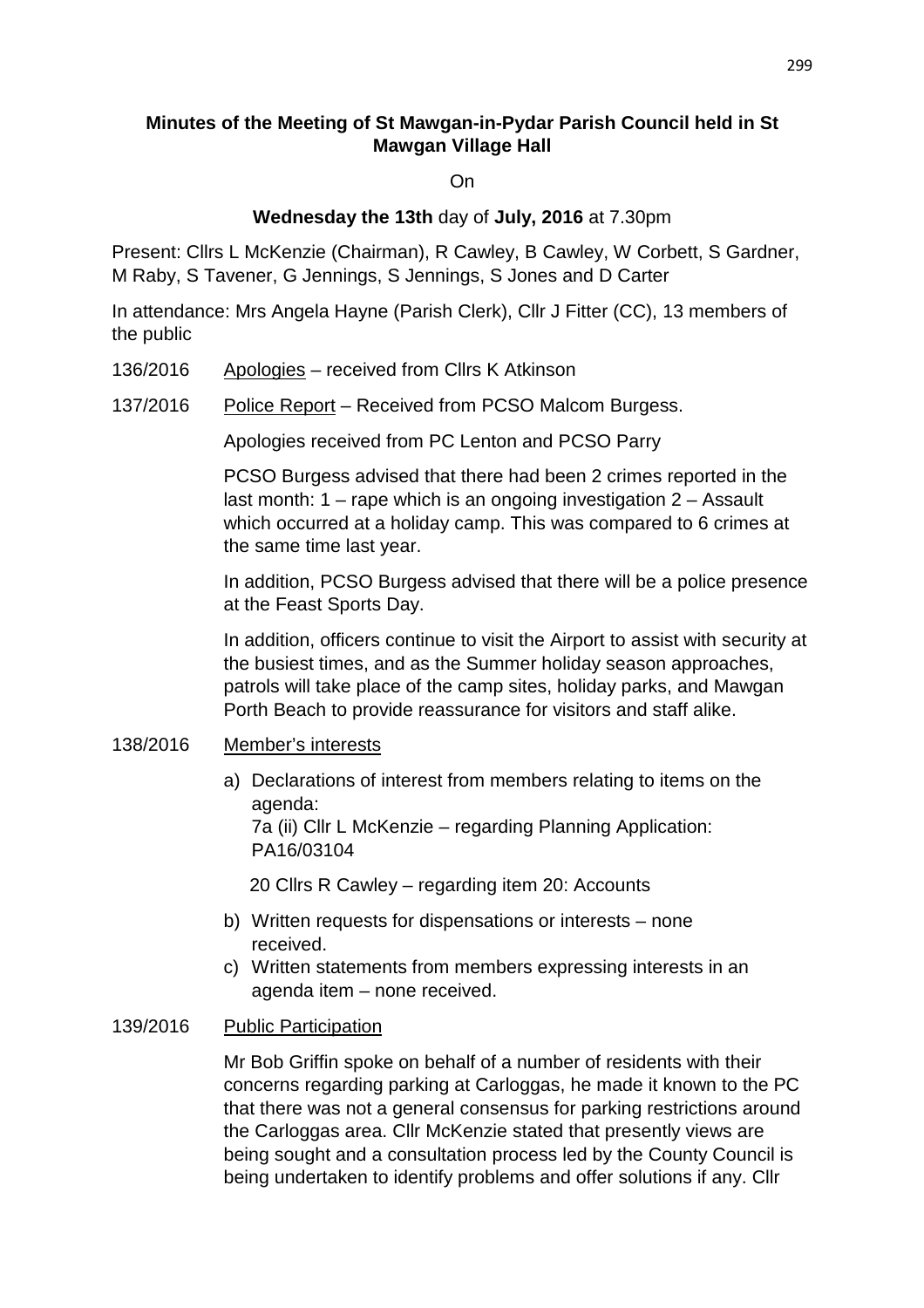Fitter offered to speak to residents about their concerns regarding the parking bays at the Ocean Housing properties.

- 140/2016 Minutes of the last meeting Proposed by Cllr S Jennings and seconded by Cllr D Carter and **resolved** to accept the minutes of the meeting as a true record and were duly signed by the Cllr R Cawley who acted as Chairman on this occasion.
- 141/2016 Clerk's report The report had been circulated prior to the meeting.

 Cllr Gardner requested that all members received a copy of the Asset Register to check.

142/2016 Planning – New applications – to discuss and decide on response to Cornwall Council.

> 7a (i) PA16/04160 -. Applicant: Mr George Watson. Demolition of existing dwelling. Cllr S Tavener proposed and Cllr W Corbett seconded and it was **resolved** to **object** to this application on the grounds that no planning permission exists for a dwelling on the site. Cllr S Gardner abstained.

Cllr E McKenzie left the room.

 7a (ii) PA16/03104 – Applicant: Mr J Barlow. Application for reserved matters (appearance landscaping and layout). Cllr W Corbett proposed and Cllr S Tavener seconded and the PC **resolved** to request an extension of time to explore the possibility of some additions to the landscaping scheme. Cllr S Gardner abstained.

Cllr E McKenzie returned to the room.

 7a (iii) PA16/05931 – Applicant Mr and Mrs Griffiths. Outline application for proposed construction of Dwelling. Cllr W Corbett and Cllr S Jennings seconded and the PC **resolved** to **object** to this application pending better particulars of the means of access to the proposed plot. Safe access to and egress from the site appears to be a fundamental difficulty with the application and the PC feels that this should be considered at the outline stage for obvious reasons. The PC reserves its position on other planning considerations at this stage. Cllr Gardner abstained.

7a (iv) PA16/04893 – Application: Mrs Lucy Petersen. Certificate of lawfulness of existing use. The PC has certain difficulties with this CLUED application. Cllr W Corbett proposed and Cllr S Jennings seconded and it was resolved that Cllr Corbett brings these to the attention of the case officer.

143/2016 Advices and decisions by Cornwall Council – circulated prior to meeting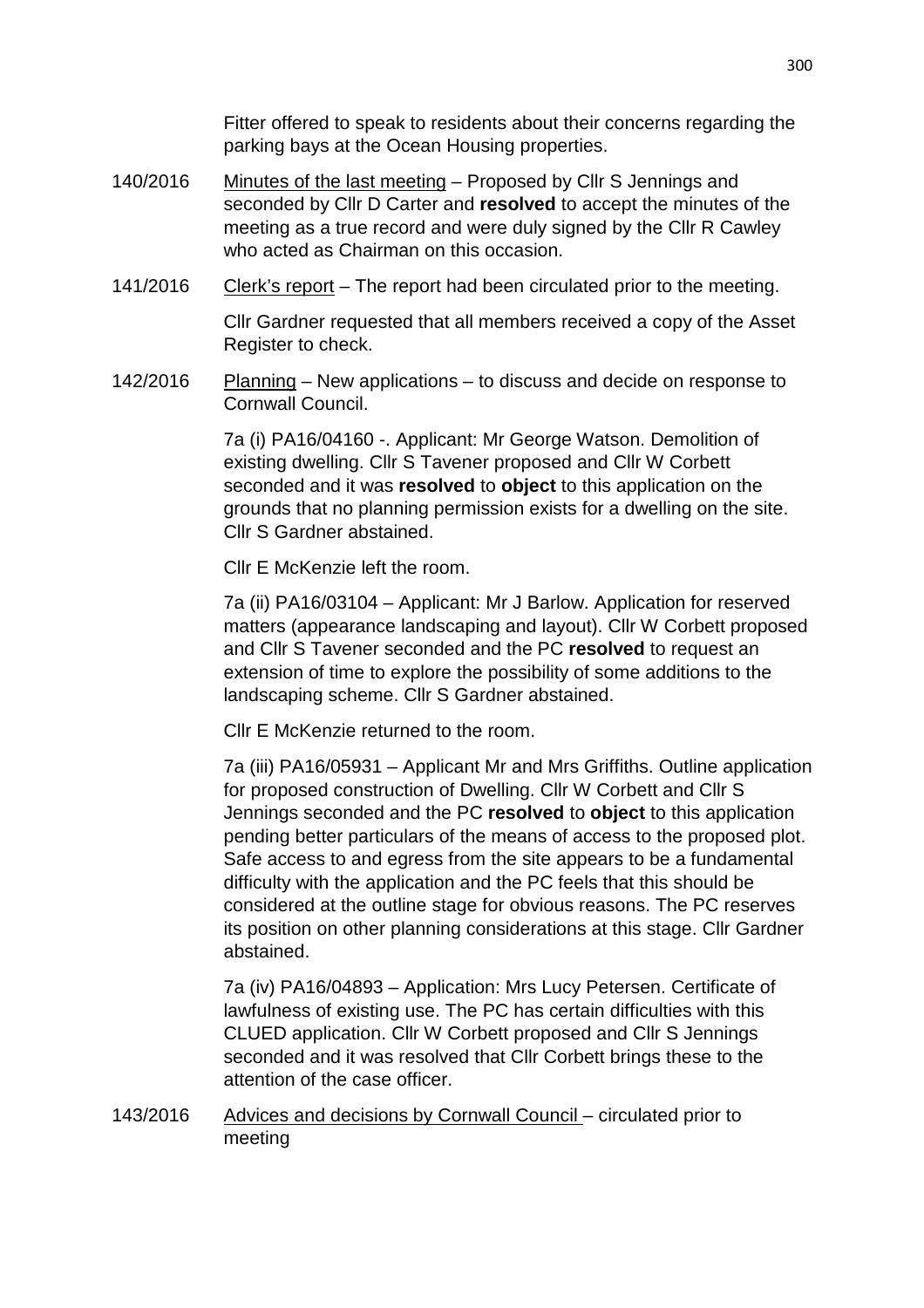**PA16/04428 - APPROVED** Applicant: Mr Simon Cathcart. Location: Trecenan, Trenance Mawgan Porth Newquay Cornwall Proposal: Upgrading of existing building. Doors on both floors enlarged, window positions and sizes changed. Exterior to east elevation above balcony clad in wood and upgrading of the existing balcony with the addition of an external staircase.

**PA16/01713/PREAPP** – Applicant: M P and Z Developments (Hornsey) Ltd - Cornish Fresh Ltd. Location: Mawgan Porth Stores, Mawgan Porth Hill. Mawgan Porth, Newquay. Cornwall Planning performance agreement (PPA) for regeneration phase 1 development.

**PA16/04000 - REFUSED** Applicant: Ms Anne Barrett. Location: Land South of Westward Trevarrian Newquay Cornwall TR8 4AQ Proposal: Proposed Self-Build Dwelling

PA15/10895 - **WITHDRAWN** Applicant: Trine Developments Ltd. Location: Riviera Lodge Inn, Mawgan Porth Hill, Mawgan Porth, Newquay TR8 4BA. Proposal: Removal of condition 6 (holiday occupancy) of decision no. PA12/02093 dated 10/07/2013 to allow for the development of the 8 dwellings without restriction on their occupation

144/2016 To consider planning applications received before meeting - None

### 145/2016 Working groups

Notification of burial – The late John Chadwick on  $14<sup>th</sup>$  June 2016.

- (a) Amenities received report. Corrosion to toddler swing fittings in the play area has been reported to Sovereign, currently awaiting their response.
- (b) Transport and rights of way to receive report if any.

Footpaths: Cllr R Cawley expressed that a shortage of time this month has prevented a list of footpaths with missing footpath signs being compiled, but will be addressed.

- (c) Beach and Environment Cllr S Tavener informed the PC that a picnic table from Sunhaven Valley Country Holiday Park is in situ and repairs have been completed to replace the damaged table located at Mawgan Porth Beach. Cllr W Corbett gave a vote of thanks on behalf of the Parish Council for the works undertaken by Cllr S Tavener.
- 146/2016 Churchyard wall Cllr Corbett advised that the repairs will be undertaken by M Farmer after the St Mawgan Flower Festival.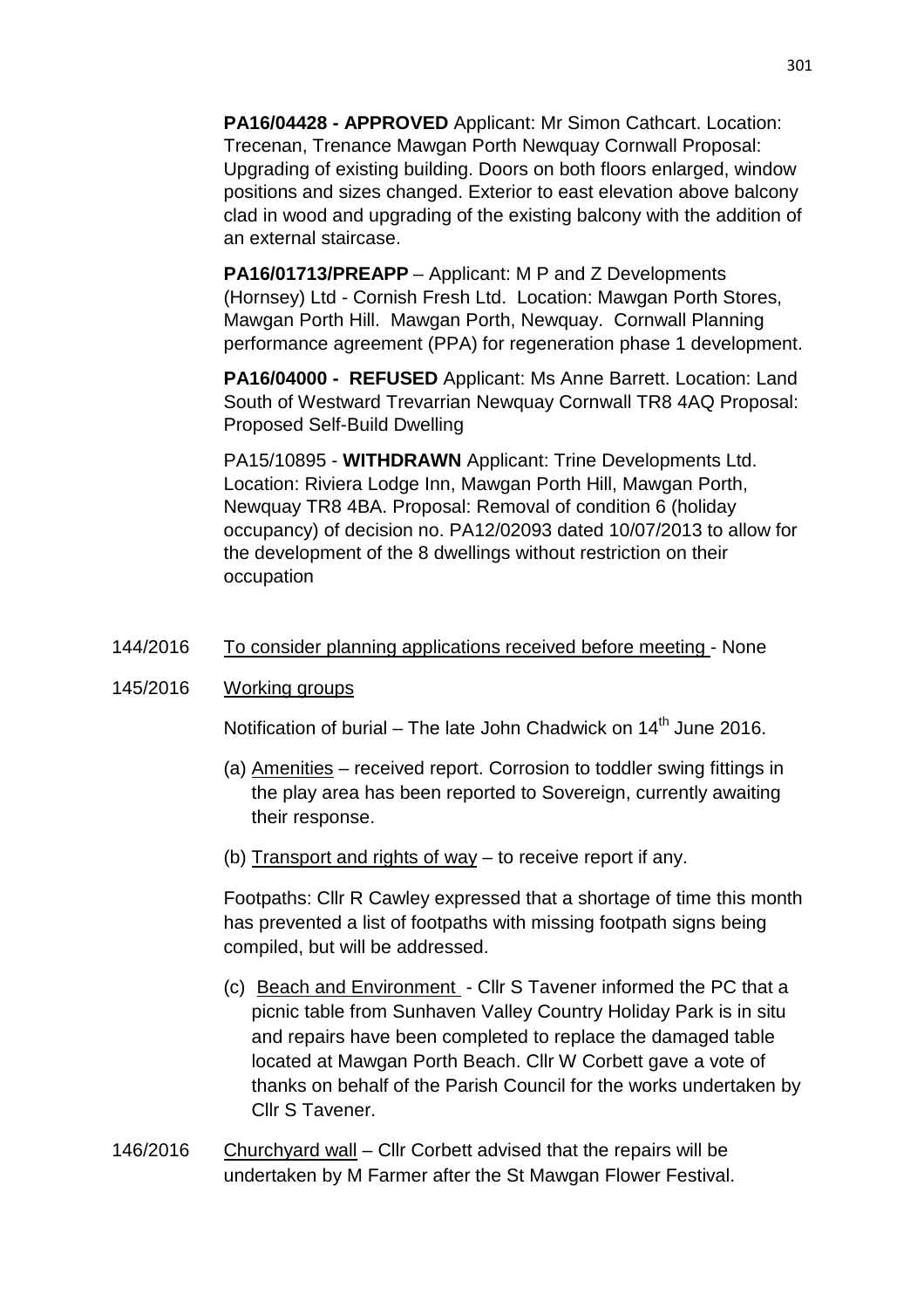- 147/2016 Parking at Carloggas suitably addressed in Public Participation 139/2016
- 148/2016 Defibrillators (Situated at the Merrymoor Inn, Mawgan Porth, and the Falcon Inn, St Mawgan). Following communication from Steve Buckingham which Cllr E McKenzie stated was a clearly expressed summary. Cllr S Tavener proposed and Cllr R Cawley seconded, and it was **resolved** that the PC accept ownership of the defibrillators above, with the Merrymoor Inn and Falcon Inn St Mawgan committed to continue with their fundraising activities in order to support the payment of the annual maintenance costs through fundraising activities, supported by SMEGMA.

Councillor S Gardner abstained.

149/2016 General Risk Assessment review

Cllr S Tavener proposed and Cllr S Jennings seconded it was **resolved** to purchase updated software.

- 150/2016 Financial Risk Assessment it was **resolved** to defer to September meeting
- 151/2016 Internal Audit Report 2015-2016 to note contents as circulated.

Contents noted as circulated

152/2016 Standing Orders

It was **resolved** to continue with the present arrangements whereby all councillors are circulated with 48hours to respond. but re-visit at a future meeting.

- 153/2016 To receive reports from meetings Cornwall Airport Newquay Consultative Forum circulated by Cllr G Jennings prior to meeting.
- 154/2016 Code of conduct judgement Reference: CCN045/16 To receive the recommendation from the Monitoring Officer. Formal Censure of Cllr Steve Gardner.

The complaint concerns a series of emails sent to an officer dealing with street lighting (the 'Officer') by the Subject Member which concerned street lighting on his land, the Subject Member let it be known he was a Parish Councillor but did not make it clear he was acting in his private capacity in the correspondence. Additionally, it is stated that the Subject Member did not bring to the attention of the Parish Council the correspondence with the Officer.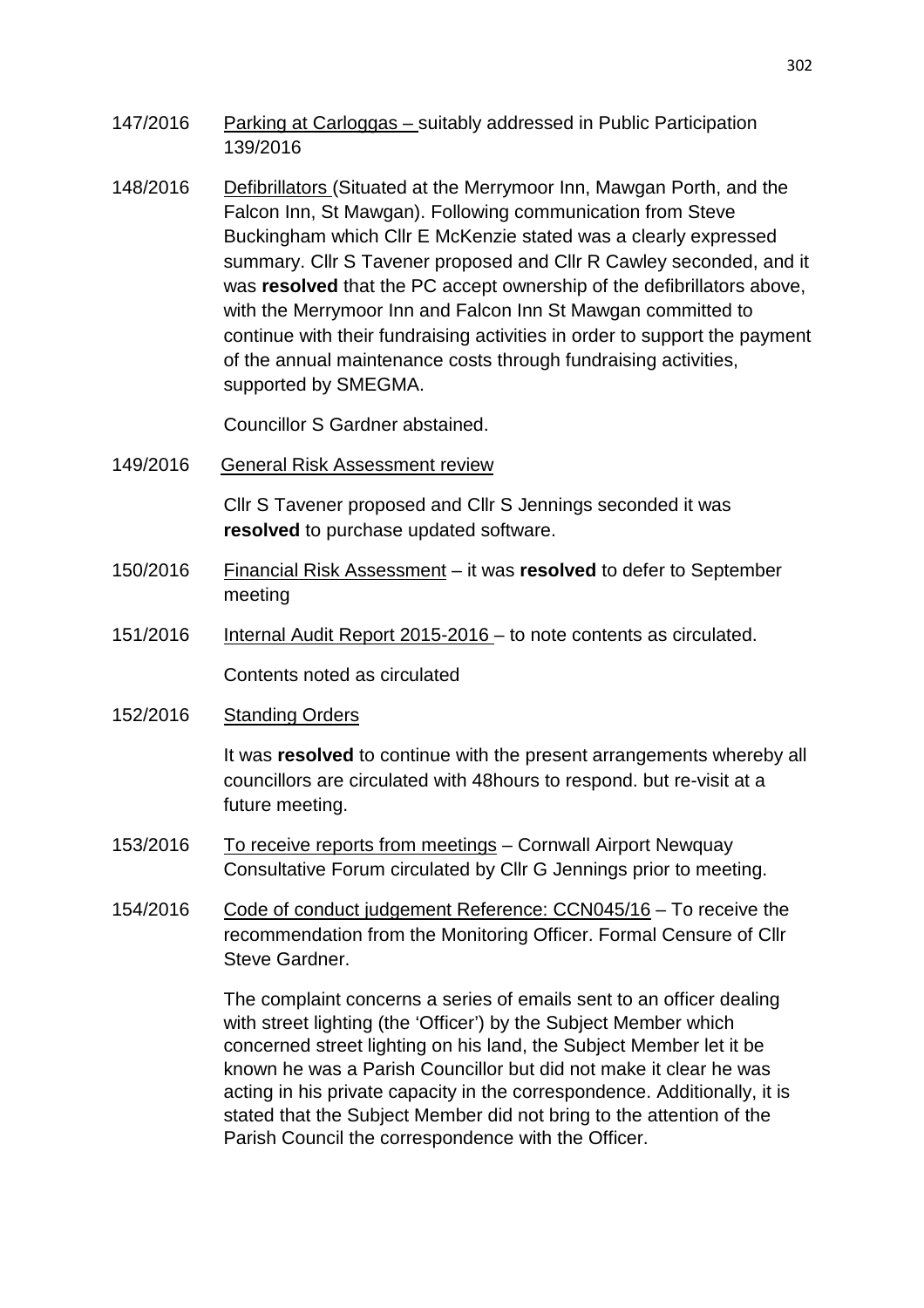# **Decision and Sanction:**

The Subject Member has breached the Code of Conduct for St Mawgan in Pydar Parish Council and it is considered that a suitable action to remedy the breach is that the Parish Council Censure the Subject Member.

# **Breaches of the Code Found:**

1.4 (b) – act, hold yourself out as acting or conduct yourself in such a way a third party could reasonably conclude that you are acting as a representative of the Council

2.5 – you must not conduct yourself in a manner which is contrary to the Council's duty to promote and maintain high standards of conduct by Members

2.10 – You must not conduct yourself in a manner which could reasonably be regarded as bringing your office or the Council into disrepute

2.11 – You must not use or attempt to use your position as a Member of the Council improperly to confer on or to secure for yourself or any other person an advantage or disadvantage

The decision notice refers to the emails to noting that:

**Paragraph 1.4(b)** of the Code of Conduct is clear in its wording as to when the Code applies, in particular the following part of 1.4(b) (in italics) the Code applies when you;

b) act, hold yourself out as acting or conduct yourself in such a way that a third party could reasonably conclude that you are acting as a representative of the Council

and concludes that:

The Subject Member had ample opportunity to ensure that the third party, in this case the Officer, did not reasonably conclude that he was acting as a representative of the Council, but failed to take it.

Furthermore, it states:

It is clear from the correspondence that has been received that the Subject Member held himself out as acting as a Councillor when he would have had to declare a Disclosable Pecuniary Interest, should the matter have been discussed at Committee/Council. Whilst there was no ability for the Subject Member to declare an interest in the correspondence what the member cannot do is hold himself out as acting in his official capacity, and the matter relating to the lights is something that should have been managed by the Subject Member in his private capacity.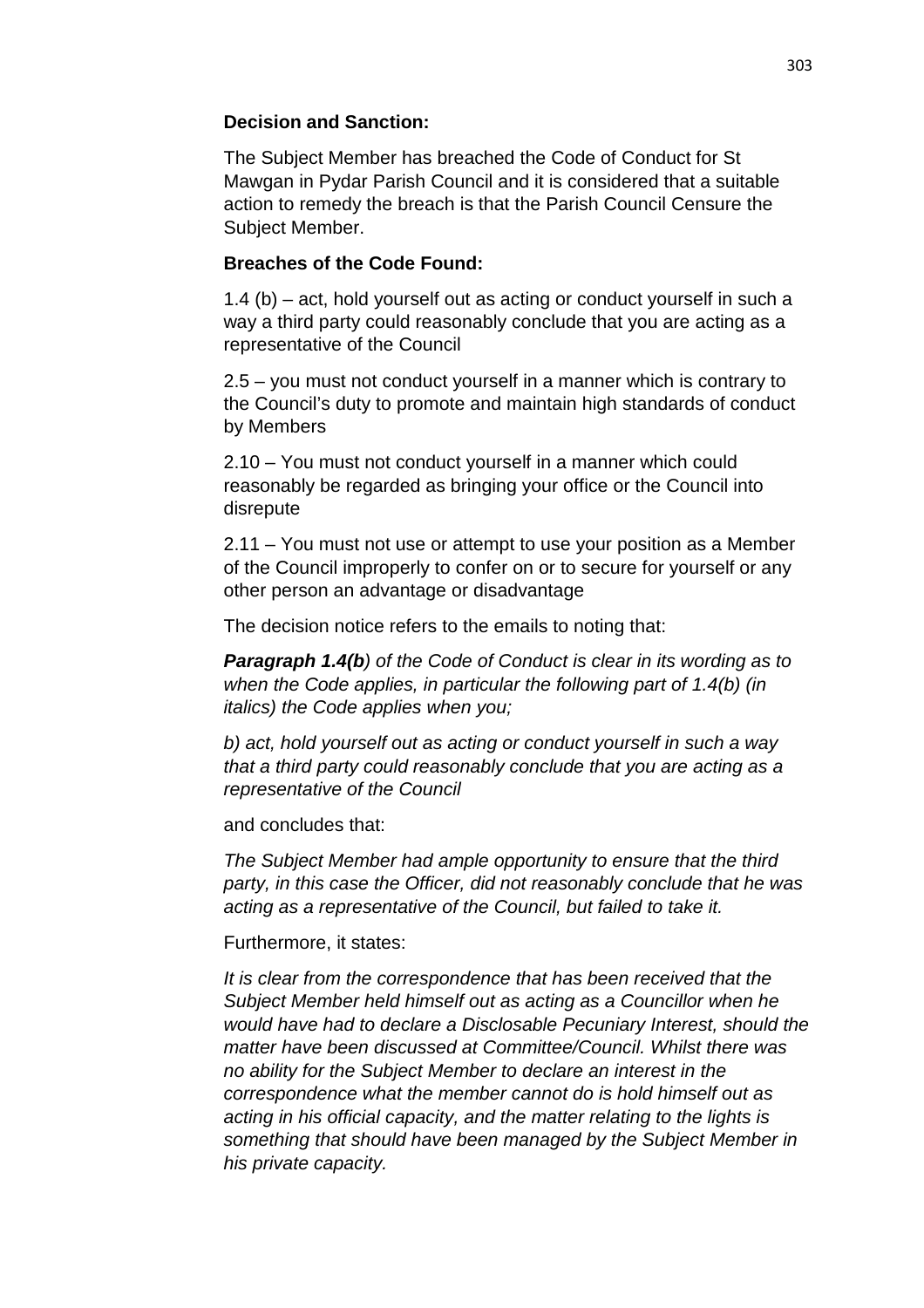The Subject Member had ample opportunity to advise the Officer he was the landowner, but chose not to do so, as a result the correspondence continued and this resulted in the situation becoming muddled and some two years later remains unresolved. As well as this, the matter relating to the lights would have been handled differently had the Officer known the Subject Member was the landowner.

By engaging with the Officer in the manner in which he did the Subject Member was able to gain access to the Officer on the basis that he was a Councillor.

In addition, the decision notice states the situation was:

compounded by the fact that the Parish Council were not aware of the correspondence with the Officer, yet the Officer was under the impression the Parish Council received it.

In relation to **point 2.11** which states: You must not use or attempt to use your position as a Member of the Council improperly to confer on or to secure for yourself or any other person an advantage or disadvantage

the decision notice states:

As a result, by holding himself out to the Officer as a member of the Parish Council when he had a clear interest in the matter under discussion it is considered that the Subject Member has breached the Code of Conduct by using his position to gain an advantage.

With regard to point **2.10 –** You must not conduct vourself in a manner which could reasonably be regarded as bringing your office or the Council into disrepute

The decision notice states:

With regards as to whether the Subject Member has breached the Code of Conduct by bringing his office or authority into disrepute; . . . .

. . . . the Subject Member did not, in any written correspondence supplied, set out that he was acting in his private capacity and the vague reply to the officer concerned that he could not speak on behalf of the Parish Council was not sufficient to alert the recipient to the fact the Subject Member was the landowner.

The decision notice concludes, given the contents of the emails and other evidence, that:

the later confusion this has caused to a matter that is of great concern to many residents and the Parish Council lead me to conclude that a reasonable person would consider the Subject Member by not being as frank as he should have been in his correspondence with the Officer has brought his office, but not his authority into disrepute.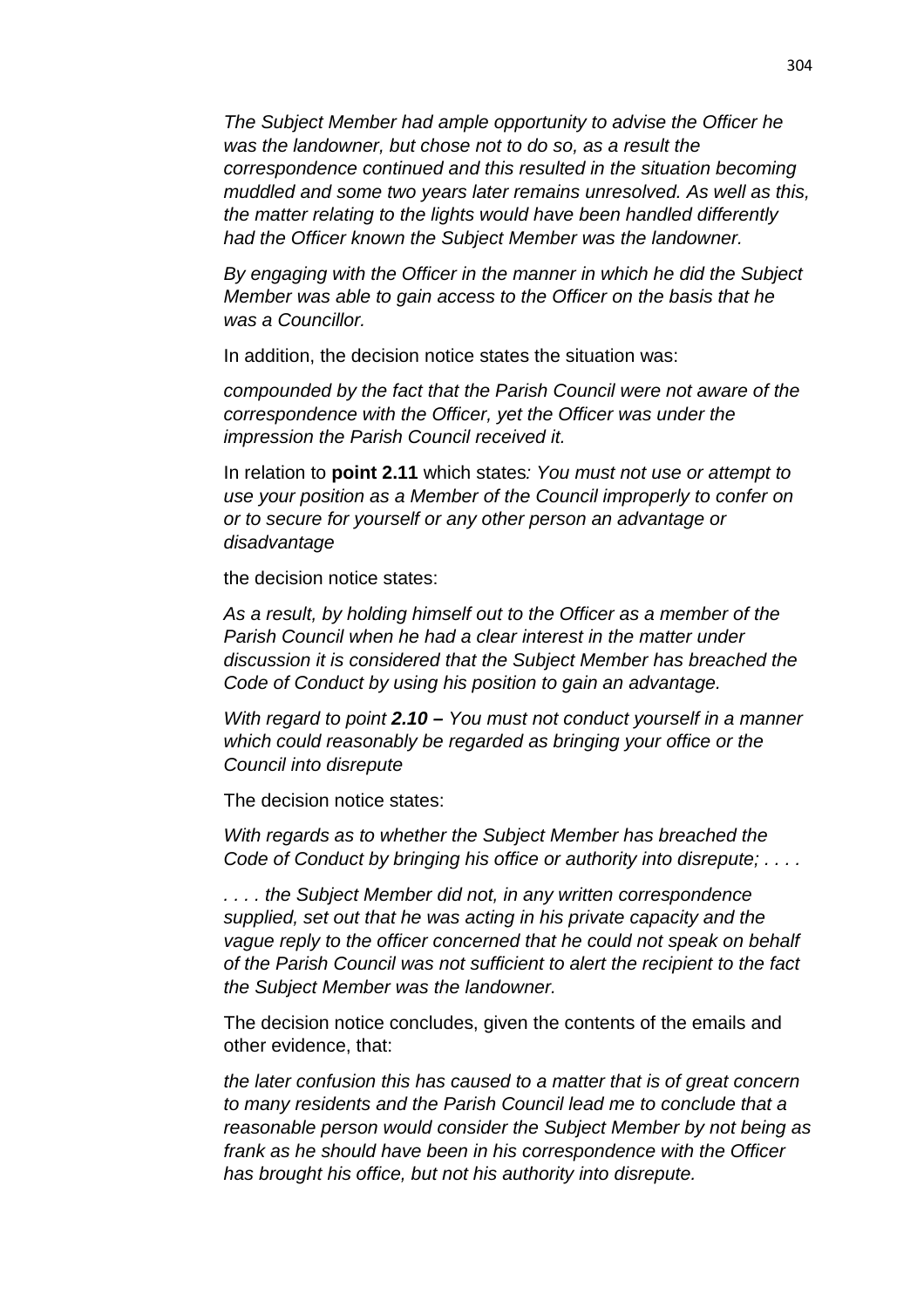Finally, in relation to paragraph 2.5 of the code, which states: 'You must not conduct yourself in a manner which is contrary to the Council's duty to promote and maintain high standards of conduct by Members.'

The decision notice states that:

This part of the Code places a positive obligation on Councillors to behave in a manner that maintains high standards of conduct. It is considered that the Subject Member, by not being fully open with the Officer about his status as the landowner, thereby using his position to gain an advantage and bringing his office into disrepute has also conducted himself in a manner that is contrary to the Council's duty to promote and maintain high standards of conduct.

Cllr McKenzie stated it was very disappointing that a member of our Parish Council has been found to have breached the Code of Conduct in these ways. It is very sad that Cllr Gardner has deceived the Parish Council by withholding information which is relevant to Council business. As we know the Code is there to ensure that councillors maintain the highest standards of behaviour and it is councillors' responsibility to ensure that they are familiar with the Code and abide by it. As a Council most of us have recently attended Code of Conduct training, so I would recommend that those who were unable to attend ensure that they make the time to attend training.

The decision from the Monitoring Officer is that St Mawgan Parish Council should formally censure Cllr Gardner.

**Cllr E McKenzie proposed that, in light of the decision statement, the judgement of the Monitoring officer was accepted to formally censure Cllr Gardner for his behaviour, with the expectation that he will attend training and ensure he acts honourably in future and shares all information he has gained which is relevant to Council business. Cllr R Cawley seconded and it was resolved by the parish council.** 

Councillor Gardner excused himself from the meeting at this juncture.

155/2016 Accounts - Cllr W Corbett proposed and Cllr R Cawley seconded, and it was **resolved** to approve payment of accounts as listed below:

| A Hayne | Clerk's Salary – June | £636.00 |        |
|---------|-----------------------|---------|--------|
|         | Home as office        | 15.00   |        |
|         | Travelling expenses   | 16.00   | 667.00 |
|         |                       |         |        |

Missed Payments: